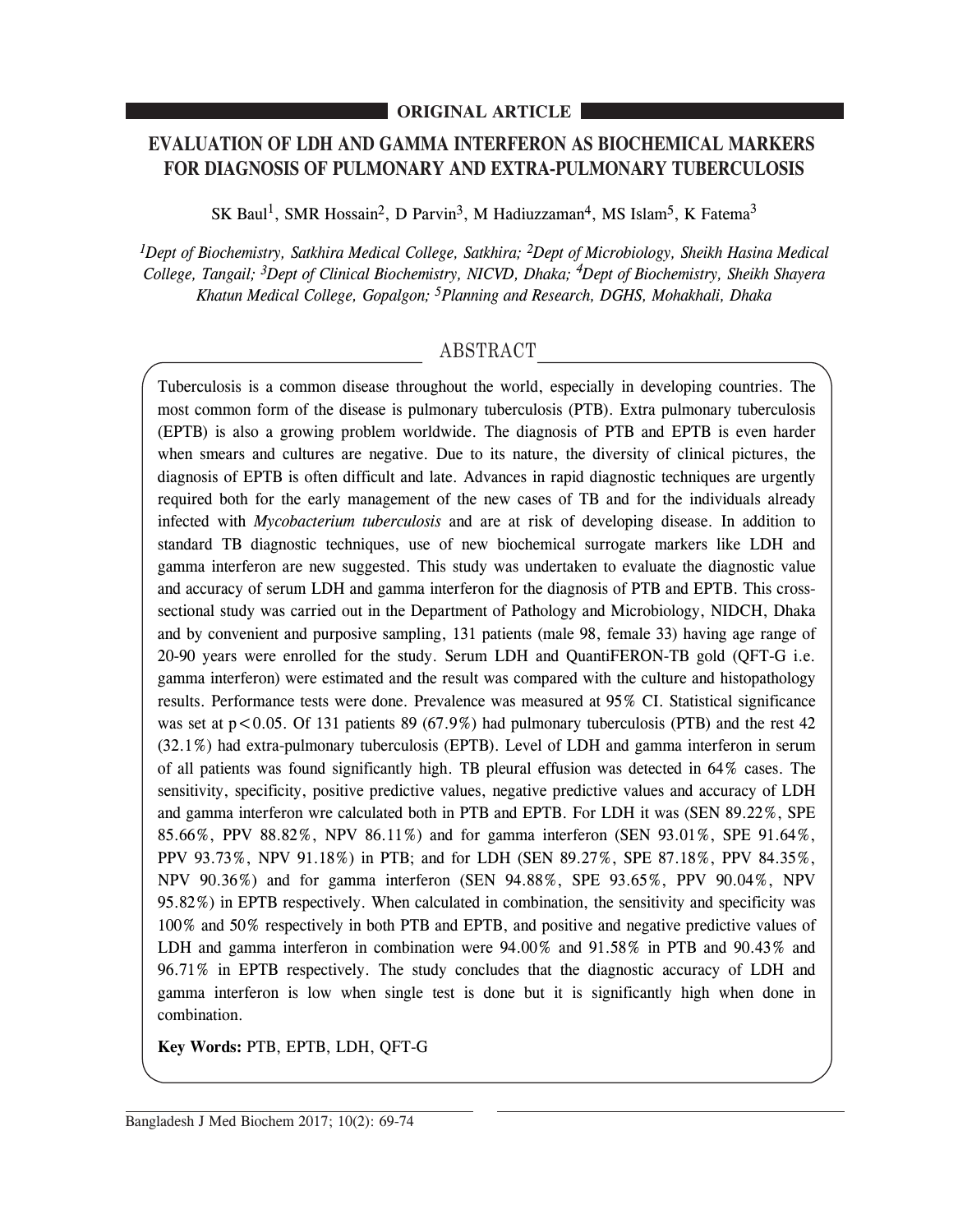# **Introduction**

Tuberculosis is a common disease throughout the world, especially in developing countries. Millions of people die each year from tuberculosis (TB), a leading chronic infectious killer of all age groups and the second most common infectious disease worldwide. It is an infection with human strains of *Mycobacterium tuberculosis*1,2. The most common form of the disease, which is responsible for the spread of TB, is pulmonary tuberculosis (PTB). Tuberculosis can affect any organ in the body. Extra-pulmonary tuberculosis (EPTB) is referred to as isolated TB at any site in the body outside the lungs. Although TB can be fully cured with the use of appropriate drugs, the major hurdle to treatment for TB lies in the late diagnosis of the disease due to the lack of simple and cost-effective diagnostic procedures. Although the isolation of tuberculous bacilli from clinical specimens is the gold standard for diagnosis, chest X ray and the histopathological detection of granulomatous lesions in addition to clinical findings generally lead to true diagnosis. The diagnosis of PTB and EPTB is even harder when smears and cultures are negative. Extra pulmonary tuberculosis (EPTB) is a growing problem worldwide1-3 and due to the nature of the disease, diversity of clinical pictures as well as its minor epidemiological importance, the diagnosis is often difficult and late. Definitive diagnosis of tuberculosis includes a demonstration of the presence of M. tuberculosis by microbiological culture and histopathological methods. Classical methods of TB diagnostics have significant limitations for diagnosis of EPTB. Culture is a lengthy process, while these patients often requires rapid diagnosis. Material for PCR diagnosis is often not possible to obtain (except cerebrospinal fluid and urine), and histopathological diagnosis requires surgical procedure, which is an invasive technique. The most reliable diagnostic criteria, is still to confirm the presence of bacilli in the patient's material by culture. In some forms of EPTB, material can be taken for culture from renal, meningeal, pleural,

and pericardial fluid. Pleural effusion is a common reason for admission in hospitals and tuberculosis is found most common infectious cause. Pleural tissue histopathology and culture for Mycobacterium tuberculosis is considered the gold standard but the procedure is invasive, requires skilled clinicians and does not provide immediate results2,4-9. Advances in rapid diagnostic techniques are urgently required both for the early management of the new cases of TB and for the individuals already infected with Mycobacterium tuberculosis who are at risk of developing disease. In addition to standard TB diagnostic techniques, use of new biochemical surrogate markers (ADA, LDH, gamma interferon) are increased. An immunological test depending on the measurement of levels of gamma-interferon, the QuantiFERON-TB gold (QFT-G), specific to M. tuberculosis antigen produced by T cells have been developed in recent years. It is somewhat faster and more reliable test for diagnosing latent and active tuberculosis. Since there is no single test to diagnose M. tuberculosis infection, invasive procedures are needed in such cases, and diagnosis is usually delayed $8,10-23$ . Therefore, to address these limitations, we evaluated lactate dehydrogenase (LDH) and gamma interferon in serum and to find out the combined efficacy of these two biochemical markers for rapid diagnosis of PTB and EPTB.

#### **Materials and Methods**

This hospital based cross-sectional study was conducted in National Institute of Diseases of the Chest and Hospital (NIDCH), Mohakhali, Dhaka at Pathology and Microbiology Department during the period of July 2014 to December 2014. After getting the approval of the research proposal from the ethical committee of the Institution and BMRC, consent was taken from each individual prior to inclusion. From selected patients, after aseptic precaution 5 ml of whole venous blood from antecubital vein was collected in clean and dry test tube and was kept standing for clotting. Then it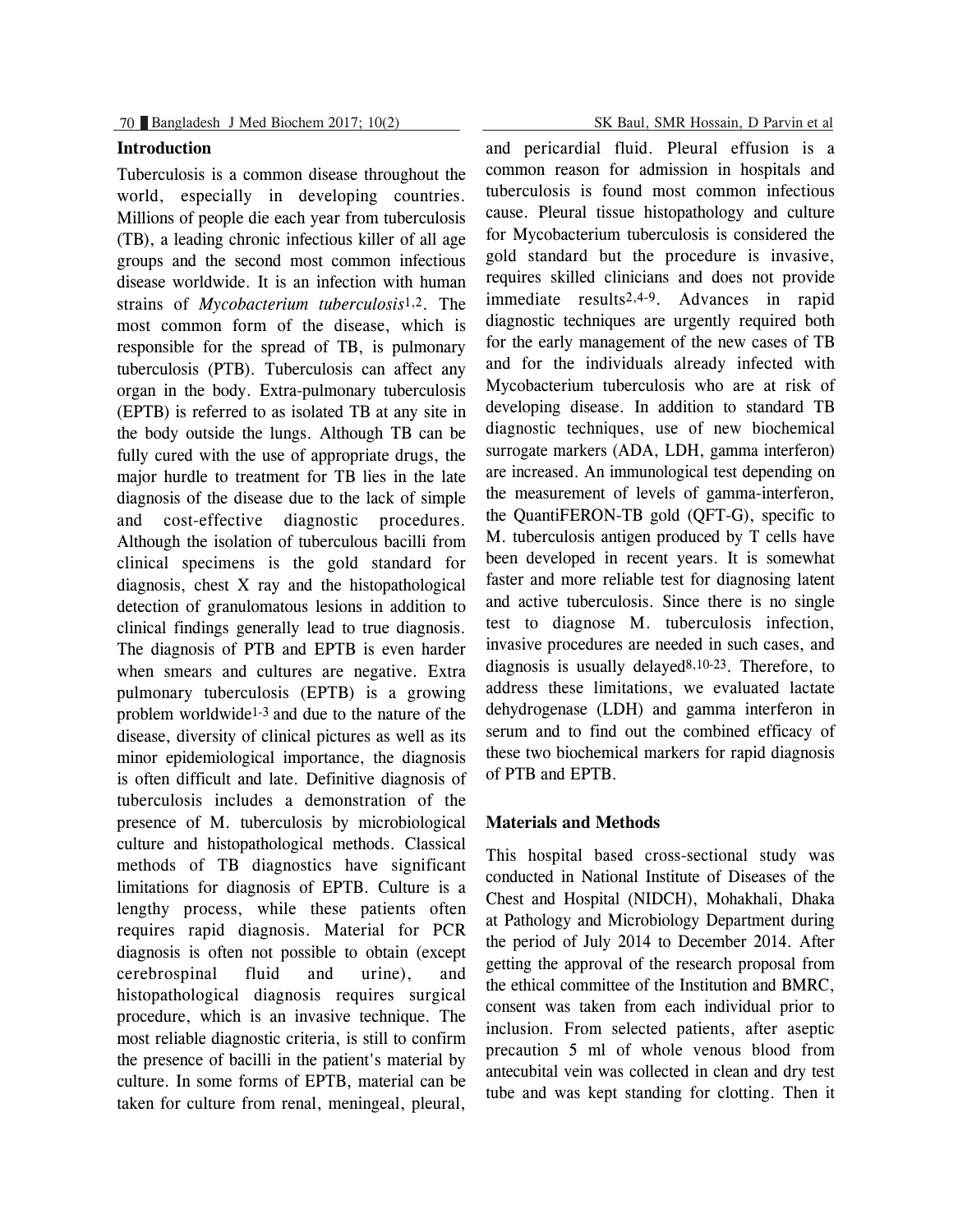Evaluation of LDH and Gamma Interferon as Biochemical 71

was centrifuged at 3000 rpm to separate serum. Three samples of adequate amount of sputum were collected in a dry clean plastic cup from all the patients. The subjects were patients from OPD and indoor of Institute of Diseases of the Chest and Hospital (NIDCH), who were clinically suspected TB patients, hospitalized for investigation for fever of unknown origin. In addition to standard examinations, X- ray of the lungs, USG of abdomen, hematological and biochemical tests, abdomen, chest or pelvic CT scan, echocardiography was done depending on the presentation of illness. The histological processing of tissues of clinical interest (biopsy of the liver, lymph nodes, peritoneum, small bowel and adnexa) were also done. Histological processing of tissue samples was performed at the Pathology department of the institute. LDH and Gamma interferon (using QFT-G) in serum of all patients were measured by using standard procedure and method. After collection, all the data was checked and edited. Then data was entered into computer with the help of software SPSS for windows version 12. After frequency run, data was cleaned and frequencies were checked. An analysis plan was developed keeping in view with the objectives of the study (CI  $95\%$ ,  $p < 0.05$ ). Due to the heterogeneity of data, although the observed parameters were continuous, we used nonparametric tests ( $\gamma^2$  test). Sensitivity and specificity of test results were calculated.

#### **Results**

For this study 208 clinically suspected tuberculosis (pulmonary and extra-pulmonary) patients were enrolled. Among them 131 patients (male 98, female 33) were proved to have tuberculosis by any one or in combination of sputum smear (Z-N or Auramine stain), sputum or tissue culture and histopathological examination. Age of the study subjects was between 20 to 90 years. Mean $(\pm SD)$  age of study subjects was  $44.65 \pm 17.84$  years, that in male and female were  $44.66 + 17.94$  and  $44.61 \pm 17.77$  years.

Distribution of male and female is shown in Figure-1.



**Figure-1:** Sex distribution of the study subjects.

|                      |            | <b>Male</b> |                  | <b>Female</b> |                  |  |  |
|----------------------|------------|-------------|------------------|---------------|------------------|--|--|
|                      |            |             | $n = 98$ (74.8%) |               | $n = 33(25.2\%)$ |  |  |
| *Income              | Low        | 59          | $(74.8\%)$       | 23            | 69.7%            |  |  |
|                      | Medium     | 31          | 60.2%            | 10            | 30.3%            |  |  |
|                      | High       | 08          | 31.6%            | $00\,$        | 00.0%            |  |  |
| Education            | Primary    | 68          | 08.2%            | 24            | 72.7%            |  |  |
|                      | <b>SSC</b> | 22          | 69.4%            | 07            | 21.2%            |  |  |
|                      | <b>HSC</b> | 05          | 22.4%            | 02            | 06.1%            |  |  |
|                      | Above      | 03          | 05.1%            | $00\,$        | 00.0%            |  |  |
| <b>Smoking Habit</b> | Smoker     | 87          | 03.1%            | 04            | 12.1%            |  |  |
|                      | Non-smoker | 11          | 88.8%            | 29            | 87.9%            |  |  |
| Residence            | Kancha     | 57          | 58.2%            | 24            | 72.7%            |  |  |
|                      | Semipacca  | 38          | 38.7%            | 09            | 27.3%            |  |  |

**Table-I:** Demographic Profile of the study

*\*Income (BD Tk./month): Low<10,000/-; Medium> 10,000/- to <30,000/-; High>30,000/-.*

 $02$ 

03.1%

 $0<sup>0</sup>$ 

00.0%

Pacca

Demographic Profile of the study subjects are shown in Table-I. High frequency was found in low income, low education, smokers and dwellers of kancha residence among both male and female.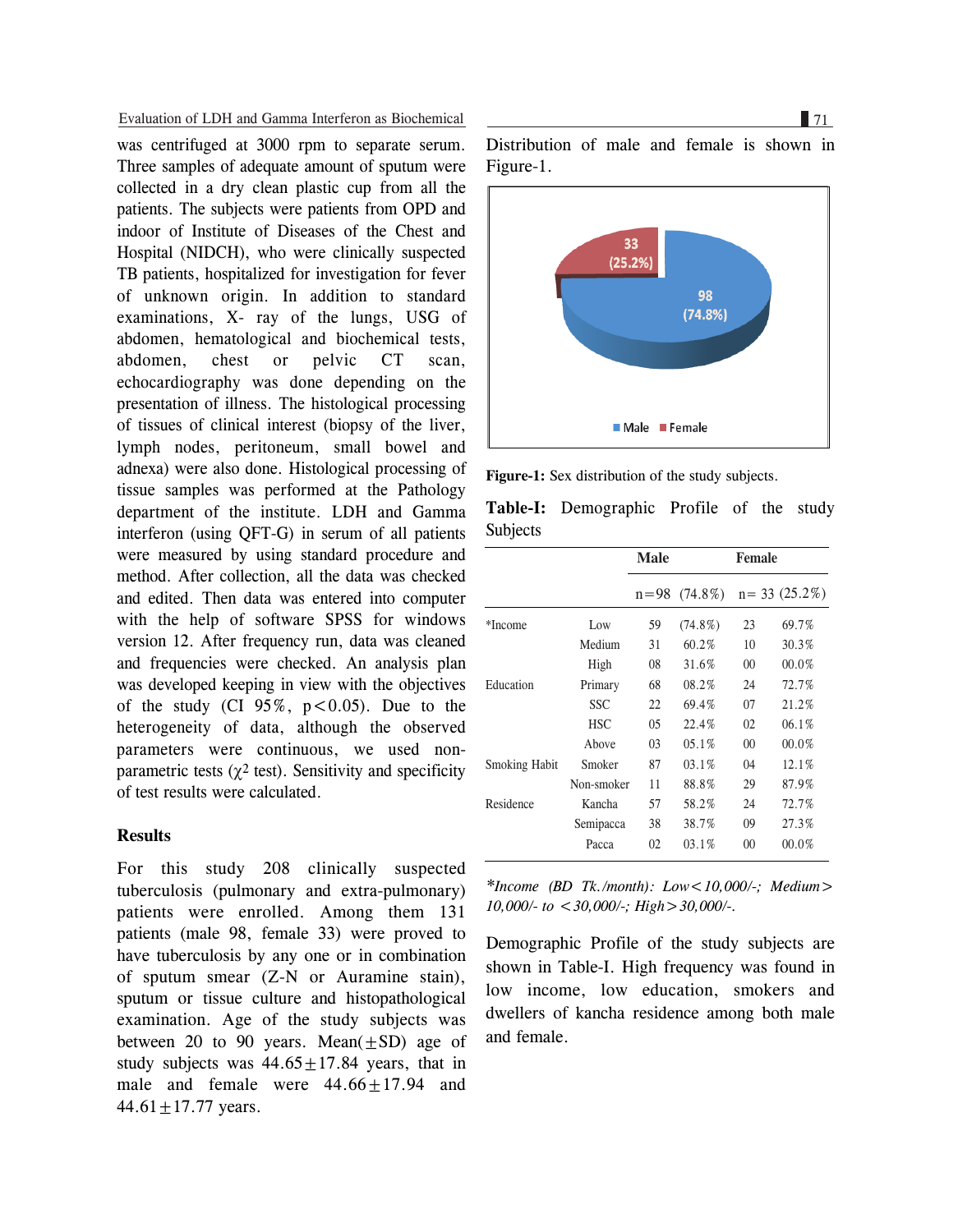72 Bangladesh J Med Biochem 2017; 10(2) SK Baul, SMR Hossain, D Parvin et al



**Figure-2:** Disease distribution of the study subjects.

Eighty-nine (67.9%) of total 131 patients had pulmonary TB and of them  $66$   $(50.4\%)$  was male, 23 (17.5%) was female. Other patients had extra-pulmonary TB. Among the pulmonary TB positive patients 74.2% was male and 25.8% was female whereas that of extra-pulmonary TB it was 76.2% and 23.8% respectively. No significant difference between types of diseases found between male and female (Figure-2 and 3).

|                                   |  |  | <b>Table-II:</b> Results of Biochemical markers in |  |  |  |  |
|-----------------------------------|--|--|----------------------------------------------------|--|--|--|--|
| Pulmonary TB & Extra-Pulmonary TB |  |  |                                                    |  |  |  |  |

|                                  | <b>Pulmonary TB</b><br>$(n=89)$ number $(\%)$ | Extra-Pulmonary<br>$TB(n=42)$<br>number $(\% )$ | $Total(n=131)$<br>number $(\% )$ |  |
|----------------------------------|-----------------------------------------------|-------------------------------------------------|----------------------------------|--|
| S. QFT-G                         |                                               |                                                 |                                  |  |
| Positive                         | 73(82.0)                                      | 33(78.6)                                        | 106(80.9)                        |  |
| Negative                         | 16(18.0)                                      | 09(21.4)                                        | 25(19.1)                         |  |
| S. LDH                           |                                               |                                                 |                                  |  |
| Positive                         | 66(74.2)                                      | 30(71.4)                                        | 96(73.3)                         |  |
| Negative                         | 23(25.8)                                      | 12(28.6)                                        | 35(26.7)                         |  |
| <b>Both S. OFT-G</b><br>& S. LDH |                                               |                                                 |                                  |  |
| Positive                         | 88(98.9)                                      | 40(95.2)                                        | 128(97.7)                        |  |
| Negative                         | 01(01.1)                                      | 02(04.8)                                        | 03(02.3)                         |  |

Table-II shows the results of individual serum Quanti FeronTB-Gold (QFT-G), serum lactate dehydrogenase (LDH) and combined result of all the two biomarkers. When combined, the biomarkers show a high number of positive results, 128(97.7%) out of 131.

**Table-III:** SEN, SPE, PPV, NPV & Accuracy of the Biochemical markers

| Biochemical             |            | Pulmonary TB |            |            |      | Extra-Pulmonary TB |            |            |            |      |
|-------------------------|------------|--------------|------------|------------|------|--------------------|------------|------------|------------|------|
| markers                 | <b>SEN</b> | <b>SPE</b>   | <b>PPV</b> | <b>NPV</b> | Acc  | <b>SEN</b>         | <b>SPE</b> | <b>PPV</b> | <b>NPV</b> | Acc  |
| S. LDH                  | 89.2       | 85.7         | 88.8       | 86.1       | 78.7 | 89.3               | 87.2       | 84.4       | 90.4       | 73.8 |
| S. γ-Interferon (QFT-G) | 93.0       | 91.6         | 93.7       | 91.2       | 74.2 | 94.9               | 93.7       | 90.0       | 95.8       | 71.4 |
| Both S. QFT-G & S. LDH  | 100.0      | 50.0         | 98.9       | 100.0      | 98.9 | 100.0              | 50.0       | 95.0       | 100.0      | 97.7 |

*All results are in %. SEN (Sensitivity), SPE (Specificity), PPV (Positive predictive value), NPV (Negative predictive value), Acc (Accuracy)*



**Figure-3:** Distribution of Study Subjects according to disease conditions

Sensitivity, specificity, positive predictive value, negative predictive value and accuracy of serum Quanti FeronTB-Gold (QFT-G), serum lactate dehydrogenase (LDH) and those of combined of all the two biomarkers have been shown in Table-III. Each biomarker individually and all in combination showed good sensitivity and specificity.

## **Discussion**

This hospital based cross-sectional study was conducted enrolling 208 clinically suspected tuberculosis (pulmonary and extra-pulmonary)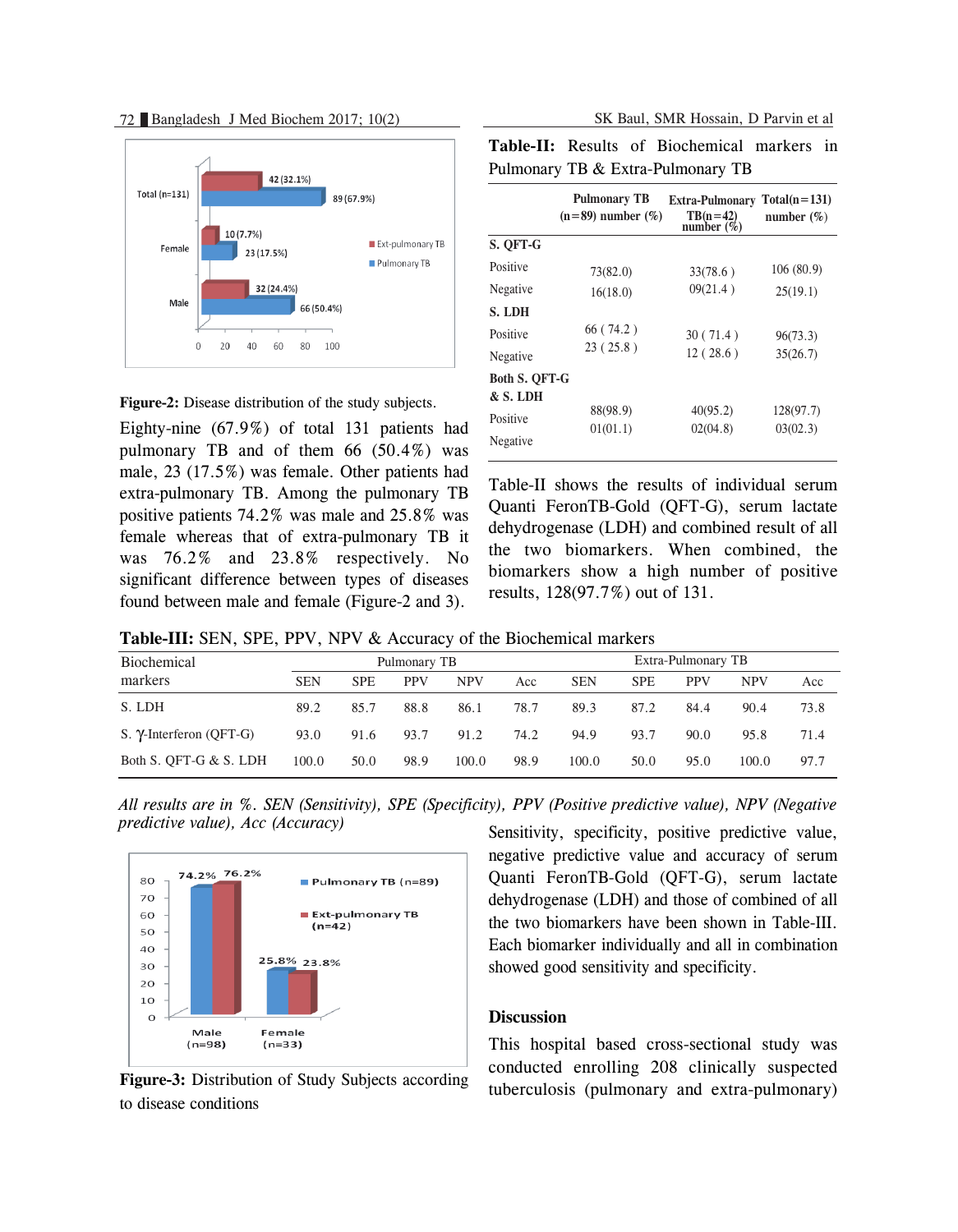Evaluation of LDH and Gamma Interferon as Biochemical 73

patients of 20-90 years of age, among them 131 patients were proved to have tuberculosis by any one or in combination of sputum smear (Z-N or Auramine stain), sputum or tissue culture and histopathological examination. In our study, like other several previous studies, demographic profile of the diseased persons and the prevalence of the disease in male and female were consistent1-9. Definitive diagnosis of tuberculosis includes a demonstration of the presence of M. tuberculosis by microbiological, cytological or histopathological methods. But, classical methods of TB diagnostics have significant limitations for diagnosis of EPTB. Cultivation is to long, while these patients often requires rapid diagnosis. Material for PCR diagnosis is often not possible to collect and histopathological confirmation requires biopsies, which are invasive. The most reliable diagnostic criteria, is still to confirm the presence of bacilli in the patient material by cultivation9,10-18. In some forms of EPTB material can be taken for culture but, unfortunately, successful culture is very variable19-23. Because of these problems in exact diagnosis of tuberculosis, numerous additional tests are in use with the intention to facilitate the diagnosis. In the recent years, biochemical markers for tuberculosis infection, such as levels of serum LDH or the level of interferon gamma is found to be much diagnostic importance. Serum LDH still remains as one of the important parameters to assess the cell/tissue specific stress or pathology, caused by Mycobacterium tuberculosis24.

In our study, we also found higher concentration of LDH in the serum of both PTB and EPTB patients. Our finding is consistent with that of Sharma et al.<sup>24</sup>. Some studies were done to assess the usefulness of gamma interferon estimation for diagnosis and management of immunocompromised individuals, in children and in those with extrapulmonary TB25. Our study also demonstrated the strong evidence of

QFT-G to diagnose both PTB and EPTB. Performance test of each biomarker was done to see the SEN, SPE, PPV and NPV to evaluate the efficacy of the biomarkers.

In conclusion, the diagnostic accuracy of LDH and gamma interferon may be low when single test is done. But, when they are used in combination, it is significantly high. Biochemical tests mentioned above may be useful adjunct tests for diagnosing TB and EPTB for early and appropriate management to reduce morbidity and mortality. Larger studies are needed in our country to determine more accurately the diagnostic value of new biomarkers, for PTB and EPTB.

### **References**

- 1. World Health Organization. Global tuberculosis control: surveillance, planning, financing. Geneva: **WHO,** 2008.
- 2. Nelson LJ and Wells CD. Global epidemiology of childhood tuberculosis. **Int J Tuberc Lung Dis** 2004; **8(5):** 636-47.
- 3. Raviglione MC, Snider DE Jr. Kochi A. Global epidemiology of tuberculosis: Morbidity and mortality of a worldwide epidemic. **JAMA** 1995; **273(3):** 220-6.
- 4. World Health Organization. Global tuberculosis control: epidemiology, strategy, financing: WHO report 2009. Geneva: **WHO**, 2009.
- 5. World Health Organization. Tuberculosis fact sheets - TB and children. **WHO**, 2006.
- 6. National Tuberculosis Control Program. **National guidelines and operational manual for tuberculosis control**. 4th Edition. Dhaka: Directorate General of Health Services, Ministry of Health & Family Welfare, Bangladesh, 2009.
- 7. Zaman K, Yunus M, Arifeen SE, Baqui AH, Sack DA. Prevalence of sputum smear positive tuberculosis in a rural area in Bangladesh. **Epidemiol Infect** 2006; **134(5):** 1052-9.